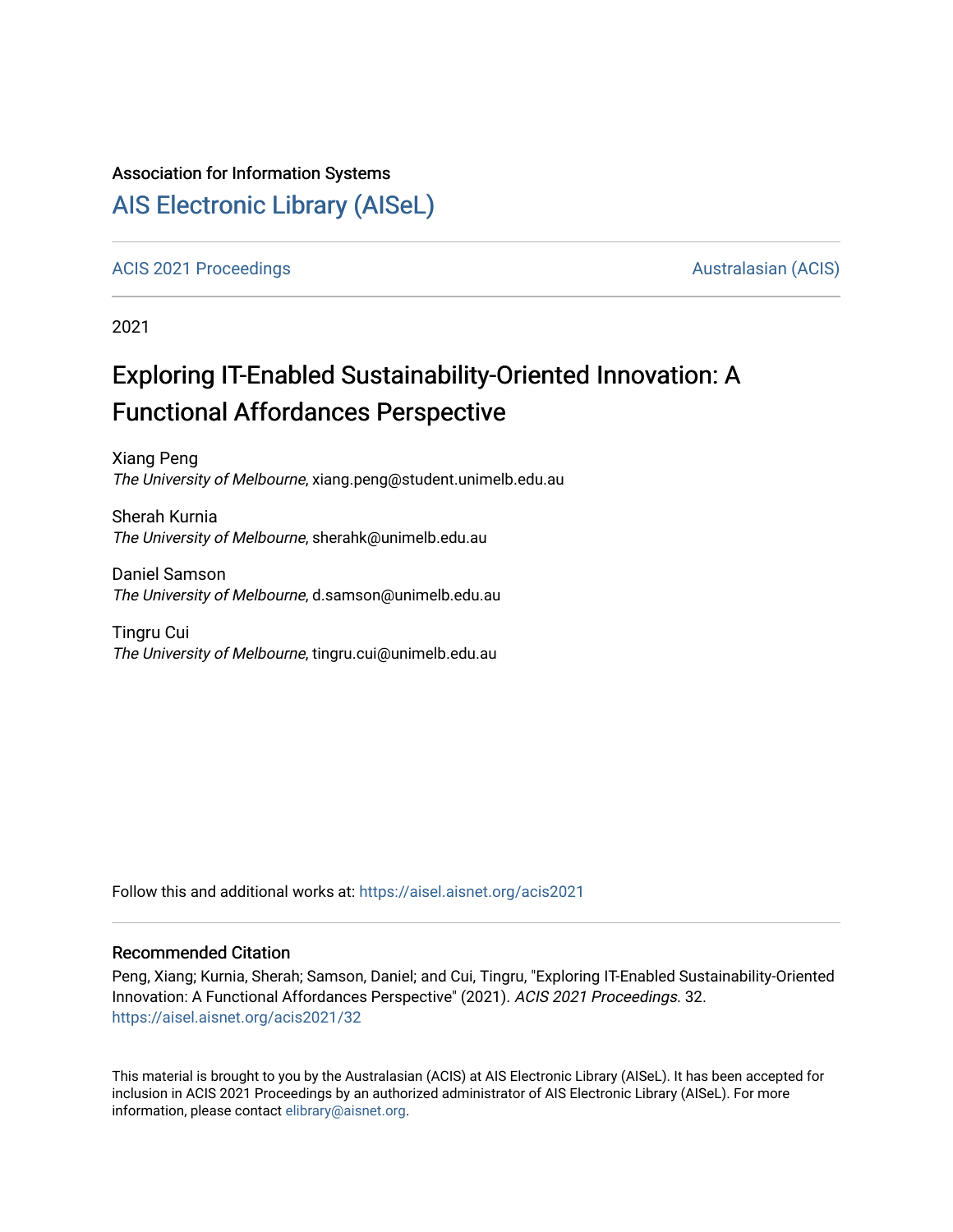# **Exploring IT-Enabled Sustainability-Oriented Innovation: An Affordance Perspective**

### **Research-in-progress**

#### **Xiang Peng**

School of Computing and Information Systems University of Melbourne Melbourne, Australia Email: xiang.peng@student.unimelb.edu.au

### **Sherah Kurnia**

School of Computing and Information Systems University of Melbourne Melbourne, Australia Email: sherahk@unimelb.edu.au

### **Daniel Samson**

Department of Management and Marketing University of Melbourne Melbourne, Australia Email: d.samson@unimelb.edu.au

#### **Tingru Cui**

School of Computing and Information Systems University of Melbourne Melbourne, Australia Email: tingru.cui@unimelb.edu.au

### **Abstract**

Given the public's increasing concerns about sustainability, organizations are under pressure to promote sustainable development by balancing their environmental, social, and economic impacts. Sustainability-oriented innovation (SOI) provides a strategic way for organizations to address sustainability challenges. Moreover, information technologies (IT) are believed to have a great potential for enabling SOI. However, there is a lack of research providing a comprehensive view of IT-enabled SOI. This study aims to address this research gap by exploring IT-enabled SOI from the perspective of affordance theory. Based on the literature review, this research in progress systematically analyses the role of IT capability in SOI development and propose a preliminary conceptual framework. The ITenabled SOI development framework portrays how organizational IT capability enables SOI development through affordances. The next steps of this study include multiple case studies to verify and refine the proposed framework.

**Keywords** Information technology (IT), sustainability, sustainable-oriented innovation (SOI), innovation, affordance theory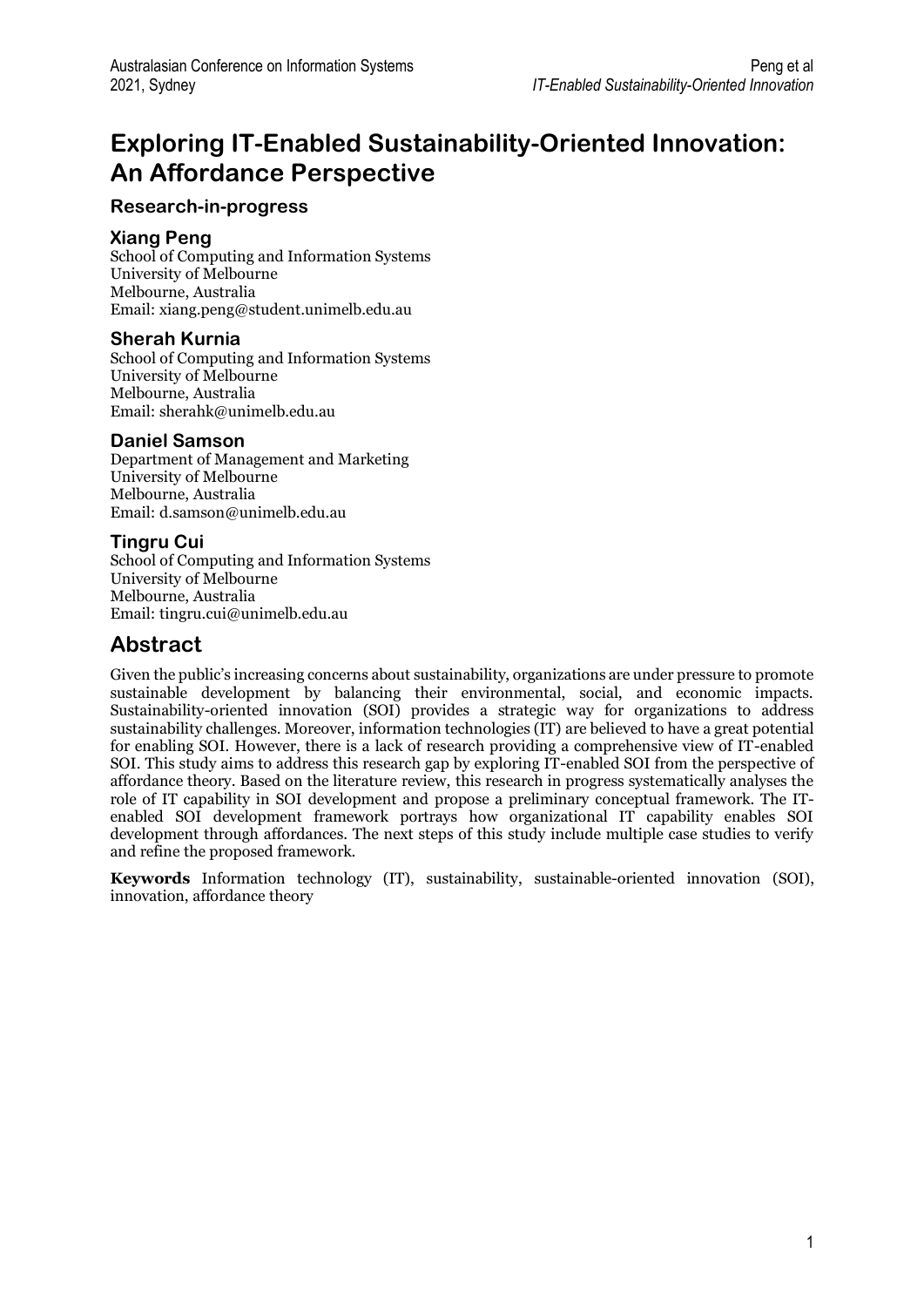# **1 Introduction**

Climate change and frequent occurrences of natural disasters (e.g., Australian bushfires, 2019-2021 locust infestation, hurricane, and flash floods in various regions, etc.) have increased the public's awareness of and concerns about sustainability. The pressure on organizations to promote sustainable development continues to mount. In general, sustainable development refers to "development that meets the needs of the present without compromising the ability of future generations to meet their own needs" (WCED 1987, p. 43). Based on this core principle, the triple bottom line (TBL) concept was proposed by Elkington (1994), noting that environmental, social and economic dimensions should be simultaneously considered. Thus, to become sustainable, organizations should balance their environmental, social, and economic impacts, which is challenging.

Innovation has been acknowledged as a strategic way to address the sustainability challenges (Maletič et al. 2016; Silva et al. 2019). Innovations that aim to improve environmental, social, and economic performance are known as sustainability-oriented innovation (SOI) (Bengtsson and Ågerfalk 2011). Many previous studies recognize the positive relationship between SOI and organizations' sustainability performance (e.g., Dey et al. (2019), Maletič et al. (2016), and Wu (2017)). Moreover, information technology (IT) is believed to have a great potential for enabling SOI. Thus, it is important to investigate the role of IT in SOI for organizations to promote sustainable development. Not only can IT "green" itself by reducing its energy consumption and sustainability impacts over its lifecycle, but it can also support other organizational functions to achieve better sustainability performance (Bengtsson and Ågerfalk 2011; Epelbaum and Martinez 2014; Hanelt et al. 2017). In this study, IT is viewed as an organizational capability. IT capability for SOI can be defined as the organization's ability to manage its IT resources to enable innovations that enhances environmental, social and economic performance (Bharadwaj 2000; Melville 2010). Thus, IT as a capability is not limited to IT infrastructure but also includes other related components such as IT strategy and governance, process management and people and knowledge (Bharadwaj 2000; Curry and Donnellan 2012; Rahim et al. 2014; Ross et al. 1996).

Though the role of IT as a capability in SOI development has been investigated in the existing literature (e.g., Bengtsson and Ågerfalk (2011), Hanelt et al. (2017), and Melville (2010)), studies discussing all the components of IT capability and investigating the role of IT capability in the full development process of SOI (from sustainability orientation to sustainability performance) are scarce (e.g., Kurnia et al. (2019)). Therefore, this research in progress addresses the research gap by providing a comprehensive view of how the development of SOI can be enabled by IT capability. The main research question is:

#### *How does organization's IT capability enable the development of sustainability-oriented innovation?*

To facilitate the understanding of IT-enabled SOI, we adopt an affordance perspective. Affordances of IT are possible uses that IT can afford to certain users who have specific capabilities and goals (Markus and Silver 2008; Seidel et al. 2013). Affordances help to explain what IT capability may be used for by the organization to support the development of SOI. Thus, by understanding the affordances derived from IT capability, organizations are able to better manage their IT capability (Seidel et al. 2013) for enabling the development of SOI.

We propose a conceptual research framework based on the review of SOI, IT capability and IT affordances literature. The framework portrays how IT as an organizational capability provides affordances for the development of SOI in an organization. Guided by the research framework, we plan to conduct multiple case studies to investigate how IT capability enables the development of SOI in the organizations. An IT-enabled SOI development model will be developed based on the analysis of the multiple case studies. This study contributes to the literature by providing a comprehensive view of ITenabled SOI development from an affordance perspective. For practice, the IT-enabled SOI development model can serve as a valuable tool for organizations to understand and manage their SOI capability and IT capability synergistically to develop SOI.

### **2 Literature Review**

We conducted a literature review to understand the current state of art in the related fields including SOI, IT capability and IT affordances. We limited our search to papers published in the key information systems (IS) journals (e.g., the IS senior scholars' basket of eight journals) and conferences (e.g., AIS Conferences) in the past 10 years. We searched for a set of keywords such as sustainability-oriented innovation, sustainab\*, innovation, IT/IS capability, affordance? in the abstract. Next, we reviewed the search results' titles and abstracts and restricted the articles by relevance. Backward reference searching was also involved to identify relevant key papers. The selection process resulted in 157 relevant papers in related fields.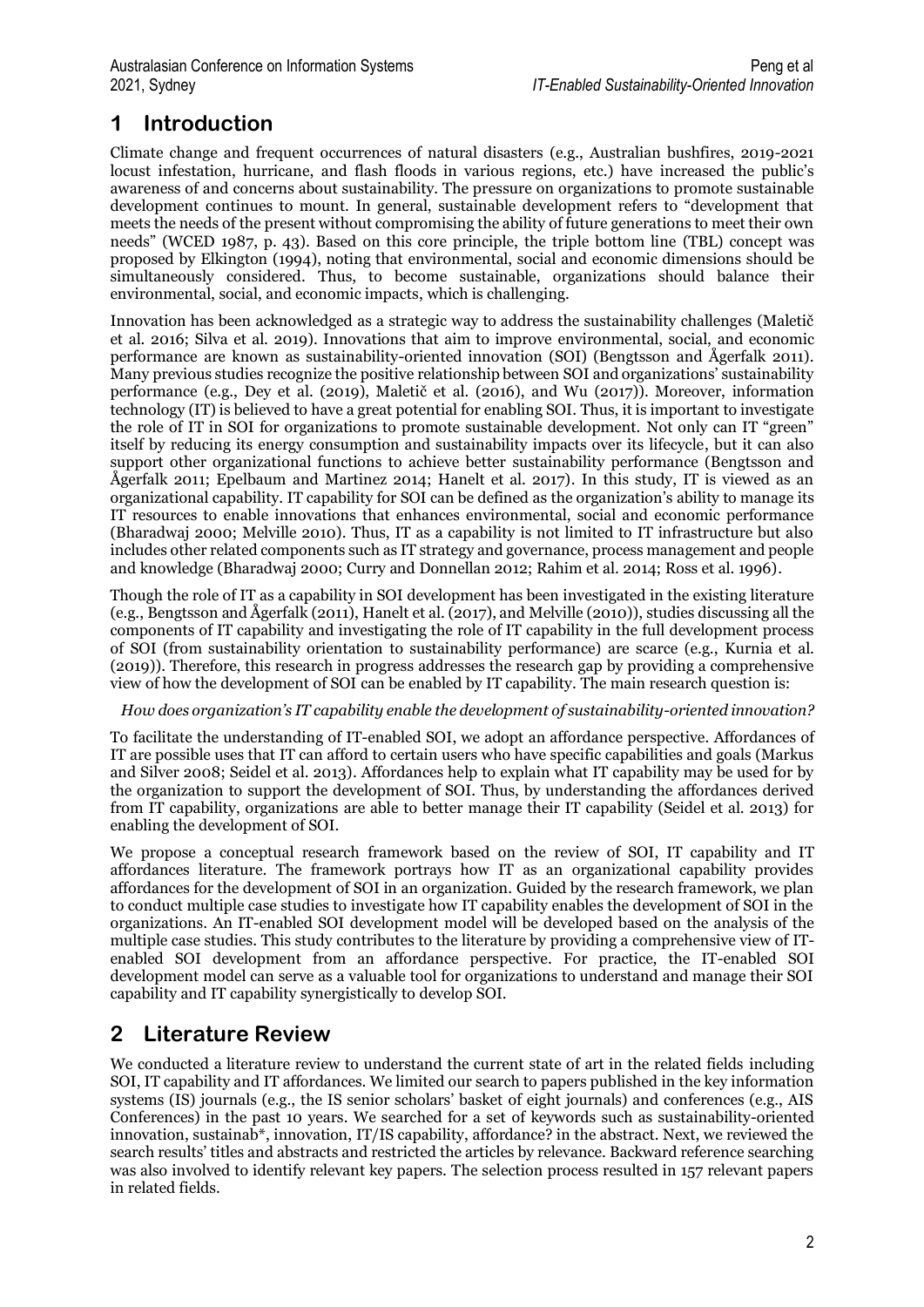### **2.1 Sustainability-Oriented Innovation**

### **2.1.1 Sustainability Orientation**

As indicated in the name of SOI, sustainability orientation of an organization is embedded in SOI. Sustainability orientation is an organization's attitude and commitment to enhance sustainability performance (Hanelt et al. 2017), and it is usually the first move toward sustainability transformation (Tim et al. 2018). Therefore, the development of SOI starts from organizations' sustainability orientation. After the orientation stage, organizations need to acquire sufficient capabilities for SOI to successfully implement SOI practices. For example, sustainability knowledge-processing capability and sustainability R&D capability are required for organizations to involve green suppliers (a practice), which enhance the effect of sustainability orientation on SOI (Cheng 2020). Thus, organizations' sustainability orientation leads to the development of organizational SOI capability.

### **2.1.2 SOI Capability**

We define SOI capability as an organization's ability to continuously transform knowledge and ideas into innovations (Lawson and Samson 2001) that improve sustainability performance. There is a lack of studies providing a clear and comprehensive view of SOI capability (e.g., Dangelico et al. (2017) and Demirel and Kesidou (2019)). Thus, we adapted the capabilities proposed by Zawislak et al. (2018) in the realm of innovation capability as they adopt a comprehensive view of innovation capability.

First, *technological capability* refers to the ability to identify and assimilate needed technologies from the external environment and utilize the technologies (Zawislak et al. 2018) to develop SOI. This capability is different from IT capability. It emphasizes the introduction of new technologies, while IT capability deals with IT function that already exists in the organization. Second, *operational capability* is defined as an organization's ability to effectively organize required skills, knowledge, experience and routines to turn an innovative idea (Zawislak et al. 2018) into SOI. According to Zawislak et al. (2018), operational capability is aimed at producing innovative products. Take account of other kinds of SOI including sustainability-oriented process, marketing, and organizational innovations (OECD and Eurostat 2005), operational capability in this study also refers to an organization's ability to manage the SOI implementation process. Third, *managerial capability* deals with the integration and coordination among different organizational functions (Zawislak et al. 2018) for SOI. This capability aims to ensure the alignment and coordination among different organizational functions and units for SOI. Finally, *transactional capability* is an organization's ability to manage its supplier relationship and customer relationship in order to find the most suitable sources and markets (Zawislak et al. 2018) for its SOI.

### **2.1.3 SOI Practices and Sustainability Performance**

We identify four types of SOI practices, namely, sustainability-oriented product/service innovation, process innovation, marketing innovation, and organizational innovation (OECD and Eurostat 2005). Product/service and process innovation is the development of new or significantly improved product/service or processes that are more sustainable, while marketing and organizational innovations relate to new or significantly improved marketing and organizational methods respectively. Literature analysis indicates that sustainability-oriented product/service, process and organizational innovations have been widely discussed in previous studies (e.g. Bag (2018), Dangelico et al. (2017), and Matzembacher et al. (2020)), while sustainability-oriented marketing innovation seems under investigation. In fact, sustainable marketing innovations have shown its great potential in practice (e.g., Chipotle's 'Scarecrow' campaign, Dr. Bronner's ethical marketing, and Aspire's cricket protein brand).

Sustainability-oriented innovation practices has been found to have a strong positive relationship with organizational environmental, social, and economic performance (i.e., sustainability performance) in many previous studies (e.g., León‐Bravo et al. (2019), Maletič et al. (2016), and Silva et al. (2019)). However, most of existing studies on the impacts of SOI on sustainability performance merely consider environmental aspect. Only a relatively small number of papers discuss social, economic or all the TBL dimensions (e.g., Dey et al. (2019), Maletič et al. (2016), and Wu (2017)).

### **2.2 IT Capability and IT Affordances**

### **2.2.1 IT Capability**

Technology alone cannot produce SOI and lead to improved organizational sustainability performance (Epelbaum and Martinez 2014; Leal-Millán et al. 2016) since it depends on how the organization utilizes its IT capability. In other words, to successfully implement IT-enabled SOI, organizations should view IT as a capability and understand the ways IT capability enables SOI.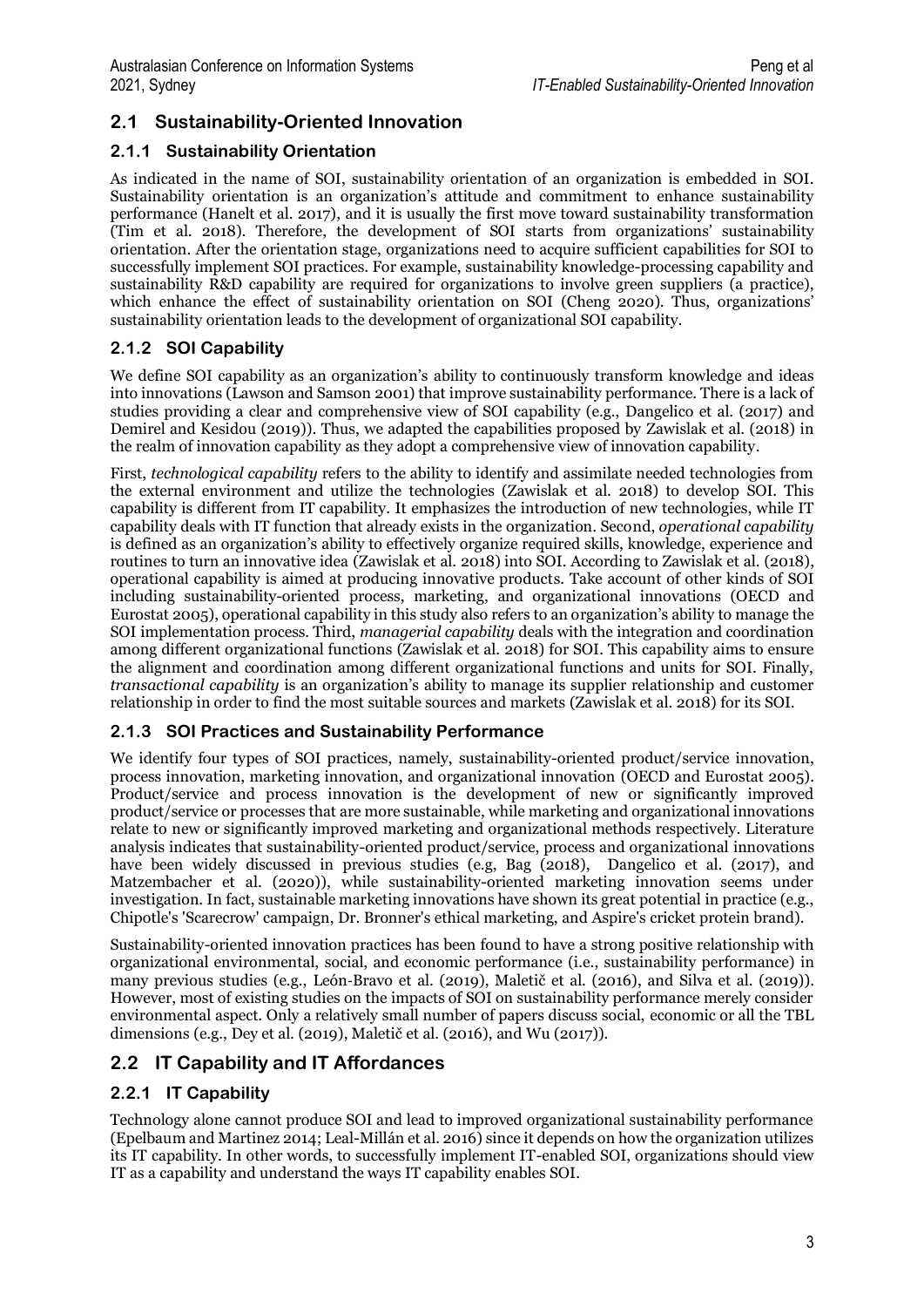By synthesizing previous studies, we have identified four components of IT capability: IT strategy and governance, IT process management, IT people and knowledge, and IT infrastructure. Specifically, *IT strategy and governance* concern the alignment between IT and business and the synergy with other organizational functions within both the organization and supply chain, which leads to shared risk and responsibility (Curry and Donnellan 2012; Rahim et al. 2014; Ross et al. 1996). *IT process management* refers to analysing, defining, implementing, monitoring and optimizing the activities of IT service provision, and establishing measuring and reporting mechanisms to ensure the timely provision of IT services for business (Curry and Donnellan 2012; Rahim et al. 2014; Ross et al. 1996). *IT people and knowledge* include all the people (from both IT and business), along with their technical and managerial skills, involved in the provision of IT services for business. (Bharadwaj 2000; Curry and Donnellan 2012; Rahim et al. 2014; Ross et al. 1996). *IT infrastructure* consists of technical platforms, databases, systems, applications, etc., which form a shared information delivery base for business (Bharadwaj 2000; Curry and Donnellan 2012; Li and Chan 2019; Rahim et al. 2014).

### **2.2.2 IT Affordances**

The concept of affordance was first developed by Gibson (1979) in the field of ecological psychology. In the realm of IT, affordances are defined as "the possibilities for goal-oriented action afforded to specified user groups by technical objects." (Markus and Silver 2008, p. 622) Therefore, IT affordances reflect what a particular user, who has specific capabilities and goals, can possibly do with a certain technical object (Markus and Silver 2008). The existence of affordances only depends on the object's features and the user's capabilities and goals, rather than the user's perception of action possibilities (affordances) (McGrenere and Ho 2000; Pozzi et al. 2014).

Previous studies have proposed different IT functional affordances (e.g., Conole and Dyke (2004), Tim et al. (2018), and Seidel et al. (2013)). We recognize that Seidel et al.'s (2013) classification is appropriate since it has a similar context to ours and nests the affordances mentioned by other studies into one affordance wherever possible, which is an implied characteristic of affordances theory (McGrenere and Ho 2000). According to Seidel et al. (2013), there are two groups of IT functional affordances: organizational sensemaking affordances (include reflective disclosure affordances and information democratization affordances) and sustainable practicing affordances (include output management affordances and delocalization affordances). *Reflective disclosure affordances* enable an organization to form belief and actions and assess outcomes related to SOI practices (Seidel et al. 2013). *Information democratization affordances* enable an organization to disseminate and interact with internal or external SOI-related information within the organization (Seidel et al. 2013). *Output management affordances* enable an organization to manage the unsustainable results of and related resources used in SOI practices, while *delocalization affordances* enable an organization to perform SOI practices regardless of the limitations of locality (Seidel et al. 2013).

## **3 The Proposed Framework**

Based on literature review, we propose a conceptual research framework (Figure 1) that illustrates how organizational IT capability enables the development of SOI through affordances. This framework is briefly explained below.



*Figure 1: Conceptual Research Framework*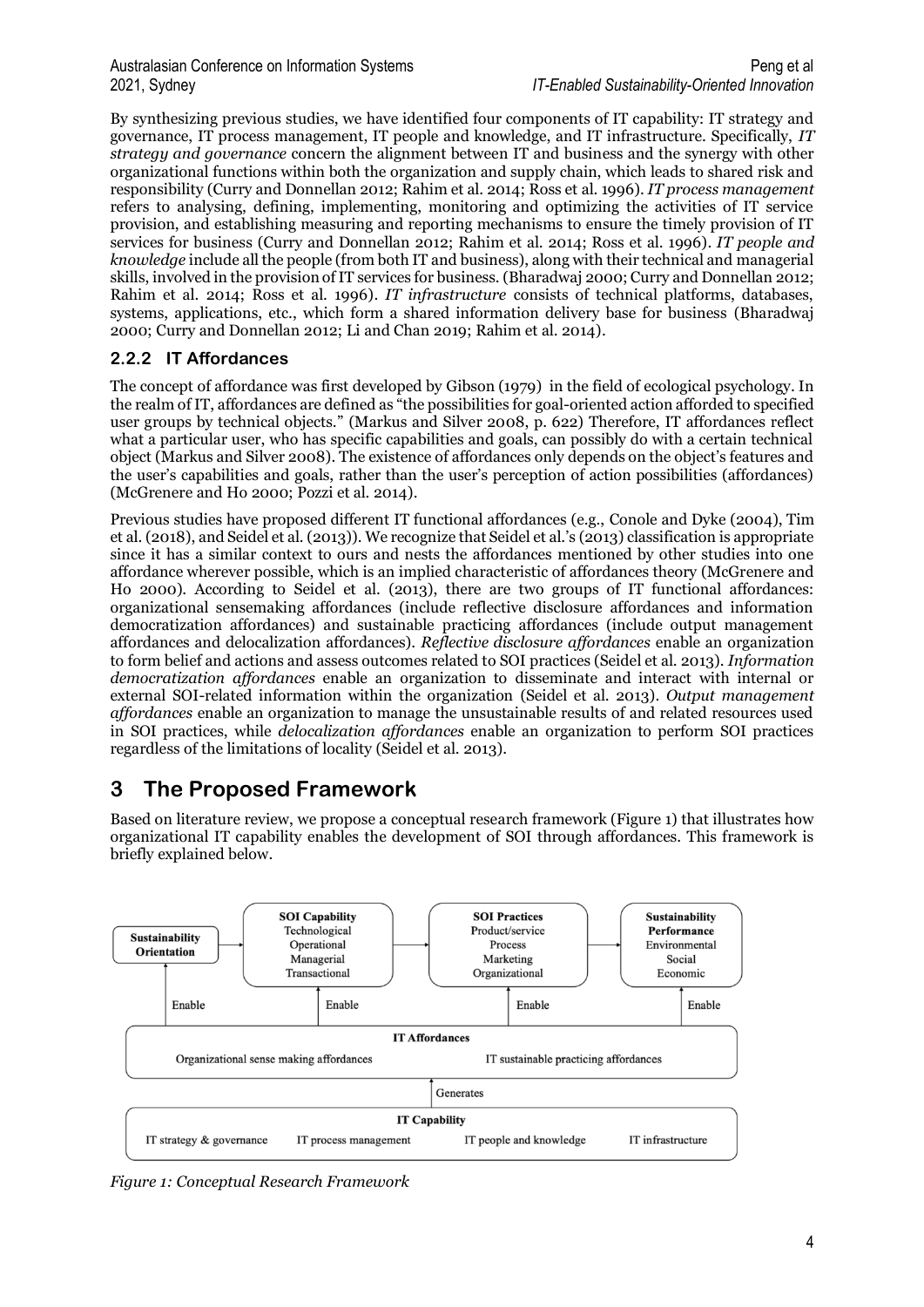At the top of the framework, there are four stages of SOI development, namely, sustainability orientation formation, SOI capability development, SOI practices implementation, and sustainability performance improvement. At the very beginning, organizations form the belief in sustainability and thus have sustainability orientation (Tim et al. 2018). Sustainability orientation drives organizations to develop SOI capabilities which are required for implementing SOI practices (Cheng 2020). As an outcome, organizations' sustainability performance is expected to be enhances through the SOI implementation Maletič et al. (2016).

The bottom of the framework is IT capability, consisting of IT strategy and governance, IT process management, IT people and knowledge, and IT infrastructure. To explore how IT enables SOI development, we adopt an affordance perspective. According to affordance theory, IT affordances derive from the features of IT infrastructure and subject to the organization's management and usage of the IT infrastructure (i.e., IT strategy and governance, IT process management, and IT people and knowledge). Therefore, IT capability generates IT affordances for enabling SOI development.

IT affordances are shown in the middle of the framework, linking IT capability and SOI development. As discussed earlier, organizational sensemaking affordances can help with the formation of sustainability orientation and SOI practices as well as the measurement of sustainability performance (Seidel et al. 2013). Sustainable practicing affordances particularly enable the implementation of SOI practices by managing the inputs and outputs and promoting collaboration (Seidel et al. 2013). Other studies also examined the enablement of IT affordances. For example, Bose and Luo (2011) found that the virtualization technologies can help organizations assess their readiness for implementing SOI practices, and thus influence organizations' sustainability orientation and the development of SOI capability. Overall, IT affordances can enable a) the establishment of sustainability orientation, b) the development of SOI capability, c) the implementation of SOI practices, and d) the realization of improved sustainability performance.

### **4 Proposed Method**

This study aims to explore a real-world social phenomenon regarding how organizations utilise IT to enable SOI development. Based on the nature of this study, it favours interpretivism paradigm (Goldkuhl 2012). In this study, qualitative research method is more appropriate than quantitative research method because a) this research is still at the exploration stage, 2) requires an in-depth investigation of the development of IT-enabled SOI, and 3) lack of established quantitative measurement for all the constructs. Specifically, we intend to adopt a multiple case study design, which is widely used in the SOI literature (e.g., Hanelt et al. (2017)).

The proposed research design is as follows: First, a conceptual research framework is developed based on literature review. Then, guided by the framework, multiple case studies involving 3-4 organizations (Schoch 2020) will be conducted to empirically investigate in depth how IT capability enables the development of SOI in each of case organizations. The exact number of cases will be determined when data saturation has been reached. For triangulation purpose, multiple sources of data will be collected. Then the findings of each case are compared to identify patterns of relationships among the constructs and to gain insights into the development of IT-enabled SOI. In the last phase, an IT-enabled SOI development model and a number of propositions will be developed.

# **5 Conclusion**

This research in progress proposes a preliminary IT-enabled sustainability-oriented innovation (SOI) development framework, which provides a comprehensive view of how IT capability enables SOI development from an affordance perspective. To complete this research, we will conduct case studies with organizations to gain insights into the development of IT-enabled SOI and to further verify the framework. This study is expected to contribute to the SOIliterature by systematically analysing the role of IT capability based on affordances theory, which leads to a comprehensive understanding of ITenabled SOI development. For practice, the framework facilitates organizations' understanding about how to improve IT and SOI capabilities systematically for the development of IT-enabled SOI. Besides, the framework provides organizations with a way to measure and evaluate their IT capability and SOI capability. Consequently, this framework is expected to facilitate organizations' decision-making on the development of SOI and predict how their sustainability performance will be improved.

This project has limitations. First, apart from affordances theory, other theories such as dynamic capabilities theory could provide new insights into IT-enabled SOI. Second, future research can extend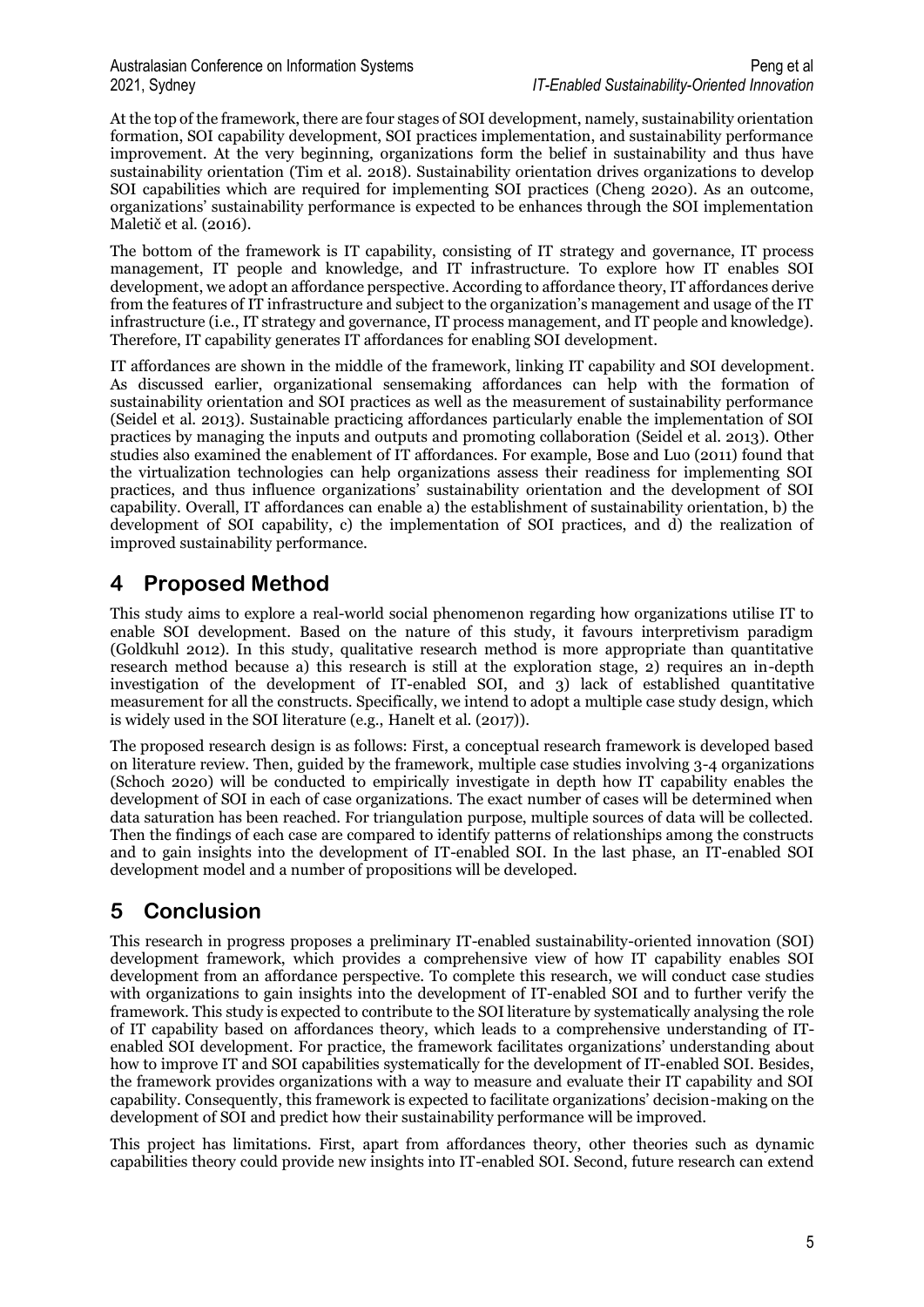the unit of analysis by adopting, for example, a supply chain view and further refine the framework to fit interorganizational context.

### **6 References**

- Bag, S. 2018. "Supplier Management and Sustainable Innovation in Supply Networks: An Empirical Study," *Global Business Review* (19:3), pp. S176-S195.
- Bengtsson, F., and Ågerfalk, P. J. 2011. "Information Technology as a Change Actant in Sustainability Innovation: Insights from Uppsala," *Journal of Strategic Information Systems* (20:1), pp. 96- 112.
- Bharadwaj, A. S. 2000. "A Resource-Based Perspective on Information Technology Capability and Firm Performance: An Empirical Investigation," *MIS Quarterly* (24:1), pp. 169-196.
- Bose, R., and Luo, X. 2011. "Integrative Framework for Assessing Firms' Potential to Undertake Green IT Initiatives Via Virtualization – a Theoretical Perspective," *Journal of Strategic Information Systems* (20:1), pp. 38-54.
- Cheng, C. C. 2020. "Sustainability Orientation, Green Supplier Involvement, and Green Innovation Performance: Evidence from Diversifying Green Entrants," *Journal of Business Ethics* (161:2), pp. 393-414.
- Conole, G., and Dyke, M. 2004. "What Are the Affordances of Information and Communication Technologies?," *Research in Learning Technology* (12:2), pp. 113-124.
- Curry, E., and Donnellan, B. 2012. "Understanding the Maturity of Sustainable ICT," in *Green Business Process Management: Towards the Sustainable Enterprise,* J. vom Brocke, S. Seidel and J. Recker (eds.). Berlin, Heidelberg: Springer Berlin Heidelberg, pp. 203-216.
- Dangelico, R. M., Pujari, D., and Pontrandolfo, P. 2017. "Green Product Innovation in Manufacturing Firms: A Sustainability-Oriented Dynamic Capability Perspective," *Business Strategy and the Environment* (26:4), pp. 490-506.
- Demirel, P., and Kesidou, E. 2019. "Sustainability-Oriented Capabilities for Eco-Innovation: Meeting the Regulatory, Technology, and Market Demands," *Business Strategy and the Environment* (28:5), pp. 847-857.
- Dey, P. K., Malesios, C., De, D., Chowdhury, S., and Abdelaziz, F. B. 2019. "Could Lean Practices and Process Innovation Enhance Supply Chain Sustainability of Small and Medium ‐ Sized Enterprises?," *Business Strategy and the Environment* (28:4), pp. 582-598.
- Elkington, J. 1994. "Towards the Sustainable Corporation: Win-Win-Win Business Strategies for Sustainable Development," *California Management Review* (36:2), pp. 90-100.
- Epelbaum, F. M. B., and Martinez, M. G. 2014. "The Technological Evolution of Food Traceability Systems and Their Impact on Firm Sustainable Performance: A RBV Approach," *International Journal of Production Economics* (150), pp. 215-224.
- Gibson, J. J. 1979. *The Ecological Approach to Visual Perception*. Boston: Houghton Mifflin.
- Goldkuhl, G. 2012. "Pragmatism Vs Interpretivism in Qualitative Information Systems Research," *European Journal of Information Systems* (21:2), pp. 135-146.
- Hanelt, A., Busse, S., and Kolbe, L. M. 2017. "Driving Business Transformation toward Sustainability: Exploring the Impact of Supporting IS on the Performance Contribution of Eco-Innovations," *Information Systems Journal* (27:4), pp. 463-502.
- Kurnia, S., Rahim, M. M., Samson, D., Sedera, D., and Ali, M. 2019. "Exploring ICT-Enabled Sustainability Innovations Development: A Conceptual Study," in *Proceedings of the 23rd Pacific Asia Conference on Information Systems,* D. Xu, J. Jiang and H.-W. Kim (eds.), Xi'an, China, pp. 1-8.
- Lawson, B., and Samson, D. 2001. "Developing Innovation Capability in Organisations: A Dynamic Capabilities Approach," *International Journal of Innovation Management* (5:3), pp. 377-400.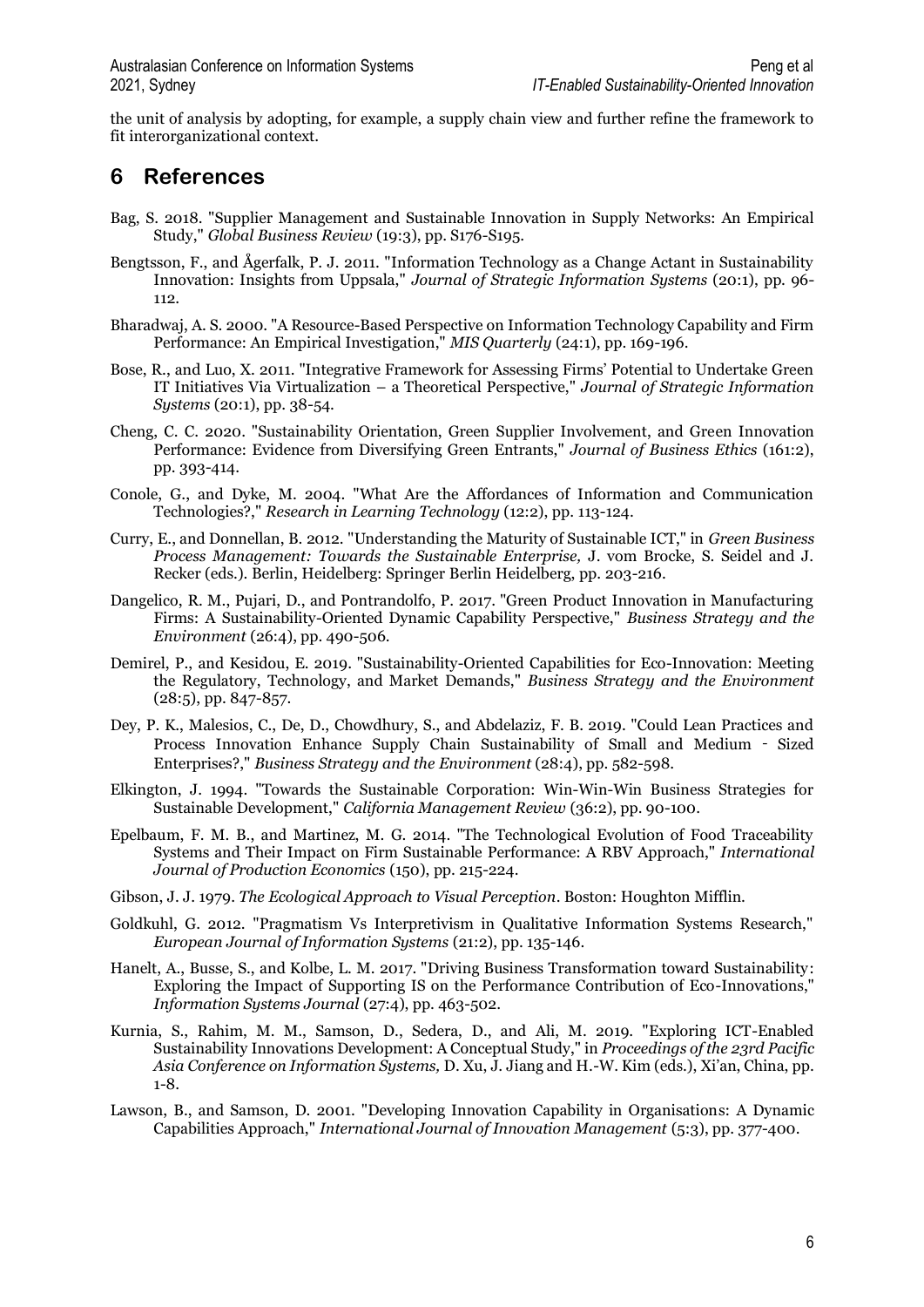- Leal-Millán, A., Roldán, J. L., Leal-Rodríguez, A. L., and Ortega-Gutiérrez, J. 2016. "IT and Relationship Learning in Networks as Drivers of Green Innovation and Customer Capital: Evidence from the Automobile Sector," *Journal of Knowledge Management* (20:3), pp. 444-464.
- León ‐ Bravo, V., Moretto, A., Cagliano, R., and Caniato, F. 2019. "Innovation for Sustainable Development in the Food Industry: Retro and Forward‐Looking Innovation Approaches to Improve Quality and Healthiness," *Corporate Social Responsibility and Environmental Management* (26:5), pp. 1049-1062.
- Li, T., and Chan, Y. E. 2019. "Dynamic Information Technology Capability: Concept Definition and Framework Development," *Journal of Strategic Information Systems* (28:4), pp. 1-20.
- Maletič, M., Maletič, D., Dahlgaard, J. J., Dahlgaard-Park, S. M., and Gomišček, B. 2016. "Effect of Sustainability-Oriented Innovation Practices on the Overall Organisational Performance: An Empirical Examination," *Total Quality Management & Business Excellence* (27:10), pp. 1171- 1190.
- Markus, M. L., and Silver, M. S. 2008. "A Foundation for the Study of IT Effects: A New Look at Desanctis and Poole's Concepts of Structural Features and Spirit," *Journal of the Association for Information Systems* (9:10/11), pp. 609-632.
- Matzembacher, D. E., Raudsaar, M., Barcellos, M. D. d., and Mets, T. 2020. "Business Models' Innovations to Overcome Hybridity-Related Tensions in Sustainable Entrepreneurship," *Sustainability* (12:11), p. 4503.
- McGrenere, J., and Ho, W. 2000. "Affordances: Clarifying and Evolving a Concept," in *Proceedings of Graphic Interface 2000*, Montréal, Québec, Canada: Canadian Human-Computer Communications Society, pp. 179-186.
- Melville, N. P. 2010. "Information Systems Innovation for Environmental Sustainability," *MIS Quarterly* (34:1), pp. 1-21.
- OECD, and Eurostat. 2005. "Oslo Manual: Guidelines for Collecting and Interpreting Innovation Data." OECD iLibrary.
- Pozzi, G., Pigni, F., and Vitari, C. 2014. "Affordance Theory in the IS Discipline: A Review and Synthesis of the Literature," in *Proceedings of the 20th Americas' Conference on Information Systems*, Savannah, Georgia, USA: Association for Information Systems.
- Rahim, M. M., Kurnia, S., Singh, P., and Samson, D. 2014. "Developing an IT Maturity Model for Sustainable Supply Chain Management Implementation," in *Proceedings of the 18th Pacific Asia Conference on Information Systems,* K. Siau, Q. Li and X. Guo (eds.), Chengdu, China, pp. 1-14.
- Ross, J. W., Beath, C. M., and Goodhue, D. L. 1996. "Develop Long-Term Competitiveness through IT Assets," *Sloan Management Review* (38:1), pp. 31-42.
- Schoch, K. 2020. "Case Study Research," in *Research Design and Methods: An Applied Guide for the Scholar*‐*Practitioner*. SAGE Publications, pp. 245-258.
- Seidel, S., Recker, J., and Vom Brocke, J. 2013. "Sensemaking and Sustainable Practicing: Functional Affordances of Information Systems in Green Transformations," *MIS Quarterly* (37:4), pp. 1275- 1299.
- Silva, G. M., Gomes, P. J., and Sarkis, J. 2019. "The Role of Innovation in the Implementation of Green Supply Chain Management Practices," *Business Strategy and the Environment* (28:5), pp. 819- 832.
- Tim, Y., Pan, S. L., Bahri, S., and Fauzi, A. 2018. "Digitally Enabled Affordances for Community-Driven Environmental Movement in Rural Malaysia," *Information Systems Journal* (28:1), pp. 48-75.
- WCED. 1987. *Our Common Future*. New York: Oxford University Press.
- Wu, G. C. 2017. "Effects of Socially Responsible Supplier Development and Sustainability Oriented Innovation on Sustainable Development: Empirical Evidence from SMEs," *Corporate Social Responsibility and Environmental Management* (24:6), pp. 661-675.
- Zawislak, P. A., Fracasso, E. M., and Tello-Gamarra, J. 2018. "Technological Intensity and Innovation Capability in Industrial Firms," *Innovation & Management Review* (15:2), pp. 189-207.